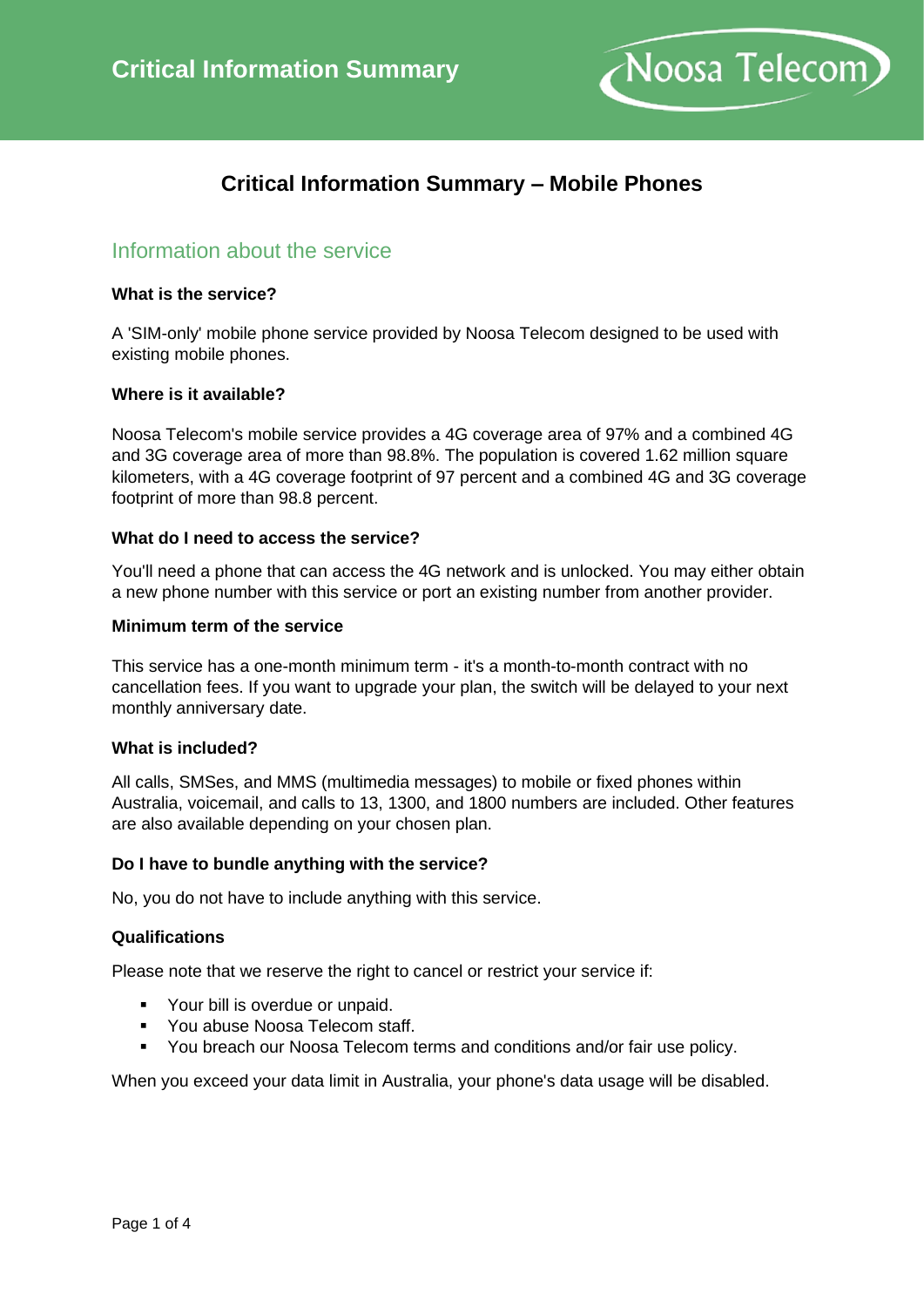

## Information about pricing

| Service to be provided:       | "SIM-only" service for use with existing mobile phones. |
|-------------------------------|---------------------------------------------------------|
| Minimum monthly charge:       | \$15 - \$69 (plus PAYG charges)                         |
| Maximum monthly charge:       | \$15 - \$69 (plus PAYGcharges)                          |
| Early termination max charge: | \$0.00                                                  |
| Minimum term applicable:      | 1 Month                                                 |

## **Monthly charges**

| <b>Data Included</b> | Plan cost per month | Cost per GB of data |
|----------------------|---------------------|---------------------|
| 1GB                  | \$15                | \$15                |
| 2GB                  | \$19                | \$9.50              |
| 10GB                 | \$29                | \$2.90              |
| 15GB                 | \$39                | \$2.60              |
| 30GB                 | \$49                | \$1.63              |
| 60GB                 | \$69                | \$1.15              |

Inclusions: All plans include all national calls and texts, 10GB, 15GB, 30GB & 60GB also include Basic IDD\*. \* Basic IDD includes national call diversions and unlimited IDD calls and SMS to 15 countries (China, Hong Kong, Malaysia, Singapore, UK, Germany, India, NZ, South Korea, USA, Vietnam, Greece, Ireland, Indonesia and Thailand).

## **Set-up fee**

This service does not have a set-up fee.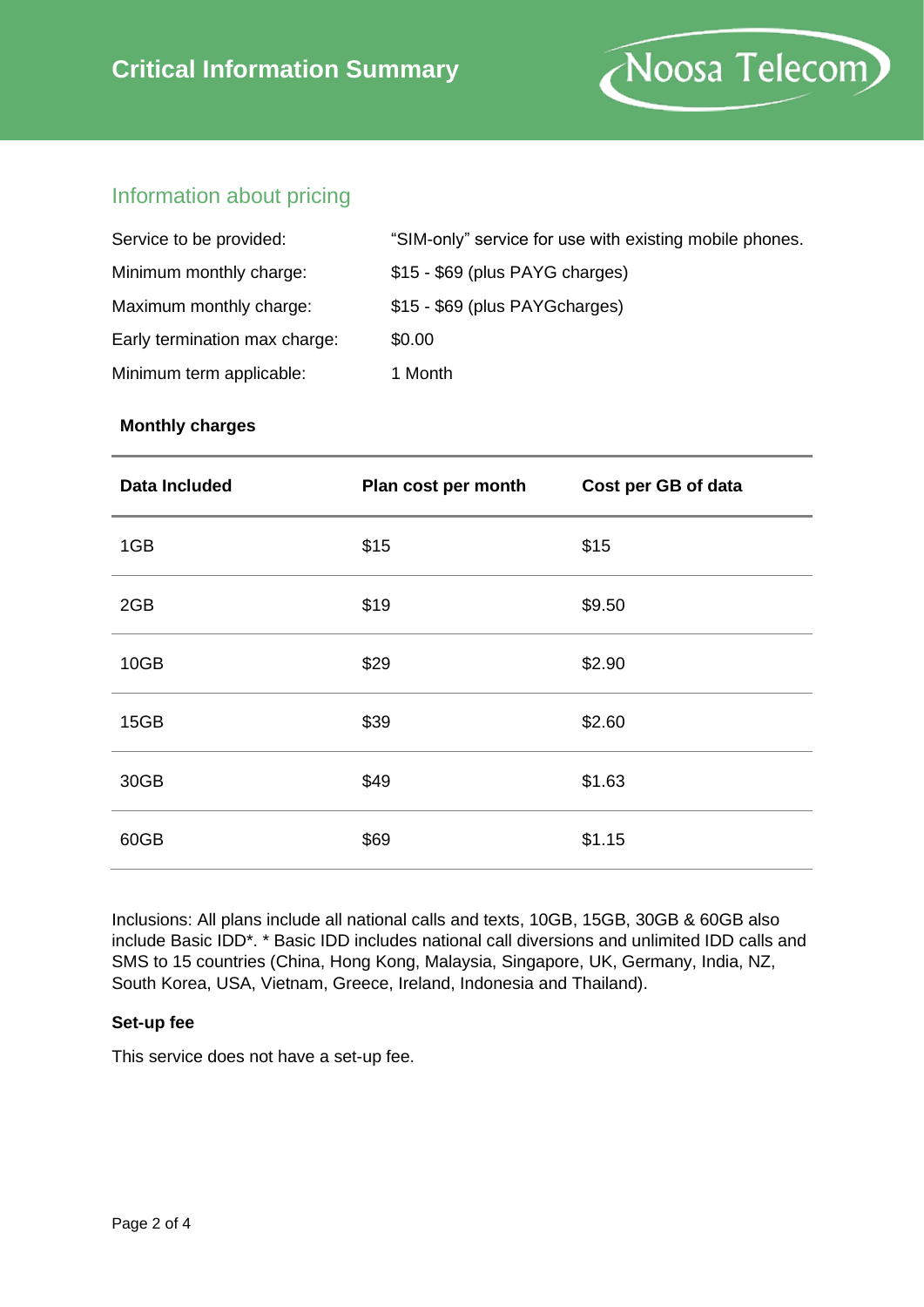

## **Equipment fees**

To make this service work, you'll need a Noosa Telecom SIM card. Your first SIM card for any service is free and will be sent to you for free (see below for replacement SIM card costs).

### **Exit fees**

This service does not have any exit fees.

## **Potential other costs**

- You can top-up your data (not for international use) at \$10 per GB (maximum 5 per monthly billing period). This runs out at the end of your contract month.
- If you need a replacement SIM, these cost \$15 including postage.
- Other items that attract PAYG charges (more information available from our call centre) include:
	- o Call forwarding
	- o International calls, SMS and MMS including video MMS other than those covered by the basic IDD pack if applicable to your plan
	- o International roaming (see costs and information below)
	- o Dial IT services (time and weather)
	- o International directory assistance (1225)
	- o National directory assistance (1223)
	- o Video calls national and international
	- o Calls to mobile satellite phones
	- o SMS to Apple for new iPhone message set up

## Other Information

### **International roaming**

Roaming is disabled by default, but it can be enabled by contacting us. It will automatically activate when travelling to 67 countries (even if your phone is set to airplane mode).

### **Customer Service**

We have a staff of Australian professionals who can assist you with any technical support, account, or sales queries. Head to our website at https://www.noosatelecom.com.au to view our business hours and contact details.

### **Complaints**

If you have a complaint or dispute, please call our team on (07) 5412 7321 and ask for the Resolutions team.